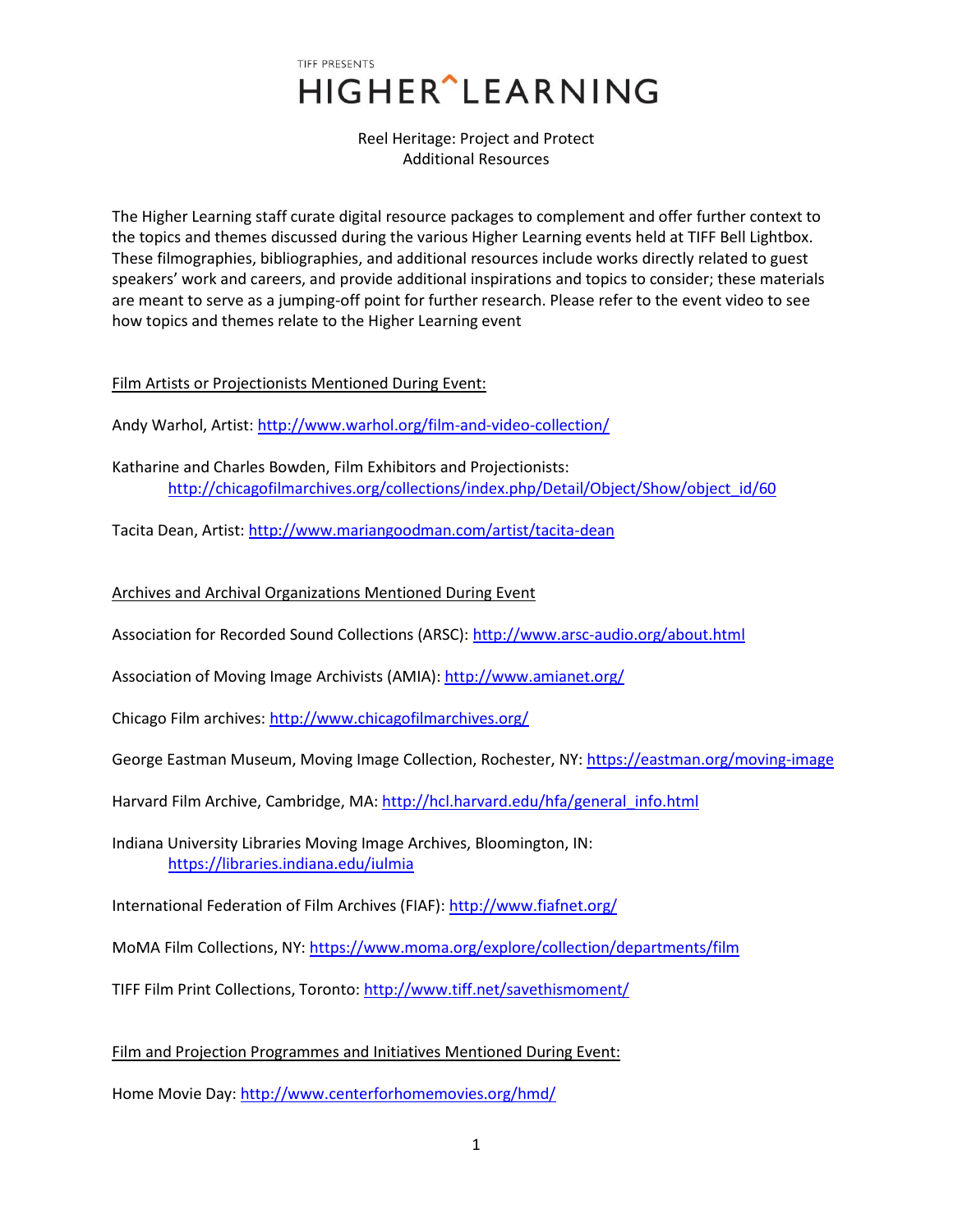## Reel Heritage: Project and Protect Additional Resources

South Side Projections, Chicago, IL: <http://southsideprojections.org/>

Albanian Cinema Project: <http://www.thealbaniancinemaproject.org/>

Liason of Independent Filmmakers of Toronto (LIFT): <http://lift.ca/workshops>

Film Institutions Mentioned During Event

Black Cinema House, Chicago, IL: <https://rebuild-foundation.org/site/black-cinema-house/>

Center for Home Movies, Madison, WI: <http://www.centerforhomemovies.org/>

Goethe Institut, Toronto: <https://www.goethe.de/ins/ca/en/sta/tor.html>

IFC centre, NY:<http://www.ifccenter.com/>

Jacob Burns Film Center, Pleasantville, NY: <https://burnsfilmcenter.org/>

Music Box Theatre. Chicago, IL[. https://www.musicboxtheatre.com/](https://www.musicboxtheatre.com/)

#### Film Festivals Mentioned During Event

Abu Dhabi Film Festival, United Arab Emirates[: http://www.sanadfilmfund.com/en/](http://www.sanadfilmfund.com/en/) Hot Docs Canadian International Documentary Film Festival, Toronto[: https://www.hotdocs.ca/](https://www.hotdocs.ca/) Il Cinema Ritrovato, Bologna, Italy:<https://festival.ilcinemaritrovato.it/en/> Images Festival, Toronto:<http://www.imagesfestival.com/index.php> Inside Out LGBT Film Festival, Toronto[: http://www.insideout.ca/initiatives/toronto](http://www.insideout.ca/initiatives/toronto) Nitrate Picture Show, Rochester, NY:<https://eastman.org/nitrate-picture-show> Sundance Film Festival, Park City, Utah:<https://www.sundance.org/festivals/sundance-film-festival>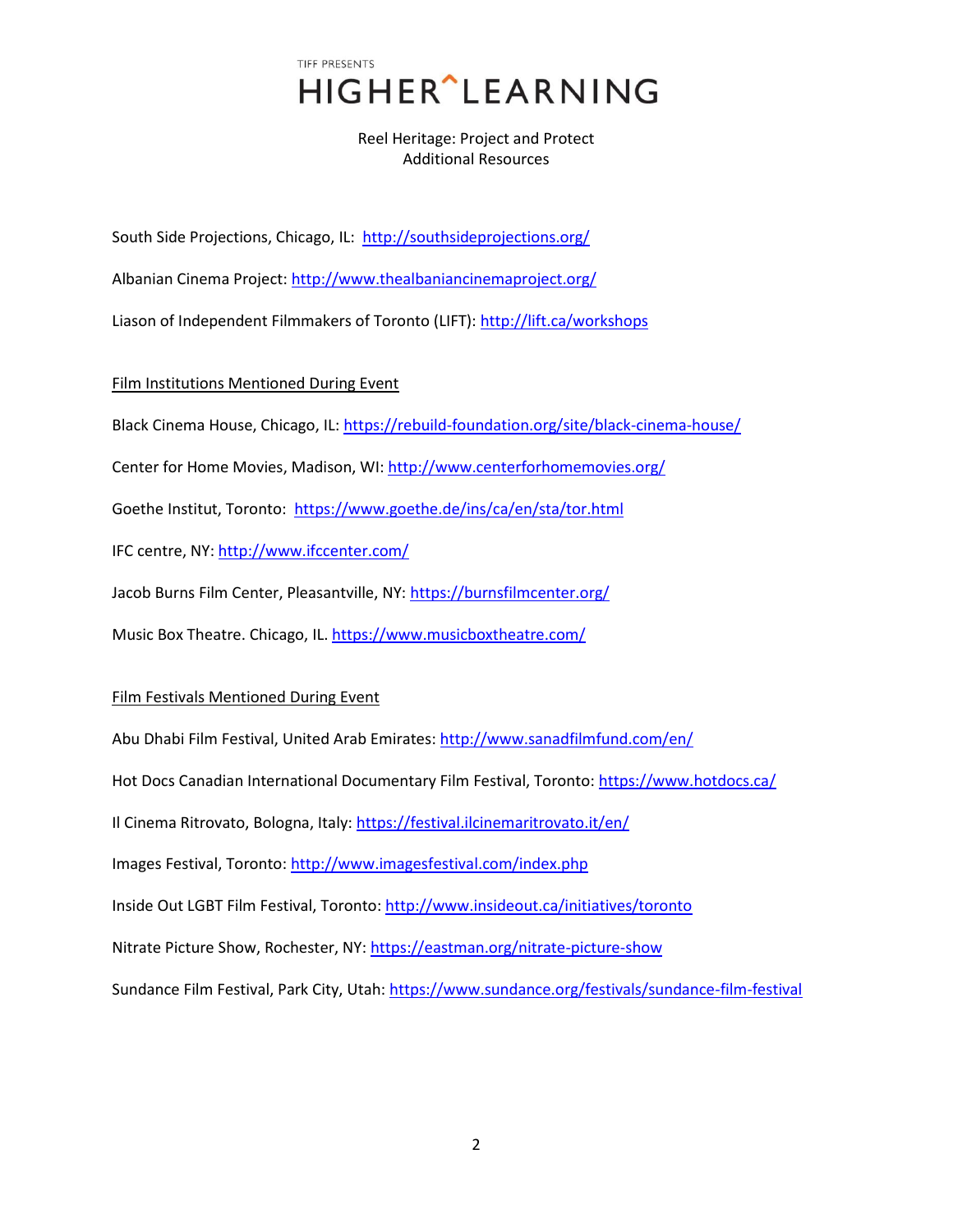> Reel Heritage: Project and Protect Additional Resources

#### Academic Film Programs Mentioned During Event

Film and Photography Preservation and Collections Management, Ryerson University, Toronto: <http://www.ryerson.ca/graduate/ppcm/>

The L. Jeffrey Selznick School of Film Preservation, George Eastman Museum, Moving Image Department, Rochester, NY:<http://selznickschool.eastmanhouse.org/>

### Articles on Film Projection

- School of Informatics and Computing. "A Day in the Life: Andy Ulrich, Film Archivist," *Indiana University Bloomington, SoIC News*, www.soic.indiana.edu, October 22, 2015 http://www.soic.indiana.edu /news/story.html?story=day-life-andy-uhrich-film-archivist [last accessed April 18, 2017]
- Suderman, Peter. "How film projection got so complicated and how it can make or break your movie experience," *Vox*, www.vox.com, March 6, 2017 [http://www.vox.com/culture/2017/3/6/14668](http://www.vox.com/culture/2017/3/6/14668%20690/film-formats-movie-projection)  [690/film-formats-movie-projection](http://www.vox.com/culture/2017/3/6/14668%20690/film-formats-movie-projection) [last accessed April 18, 2017]
- Gardiner, Bryan. "An Ode to the Lost World of the Film Projection Booth", *Wired*, www.wired.com, April 24, 2015<https://www.wired.com/2015/04/cue-dot-projection-booths/> [last accessed April 19, 2017]
- Grouchnikov, Kirill. "The fine craft of film projection conversation with Kyle Westphal," *Pushing Pixels*, www.pushing-pixels.org, November 21, 2011 [http://www.pushing-pixels.org/2011/11/21/the](http://www.pushing-pixels.org/2011/11/21/the-%20fine-craft-of-film-projection-conversation-with-kyle-westphal.html)[fine-craft-of-film-projection-conversation-with-kyle-westphal.html](http://www.pushing-pixels.org/2011/11/21/the-%20fine-craft-of-film-projection-conversation-with-kyle-westphal.html)
- Panos, Kristina. "Shedding Light on the Mechanics of Film Production," *Hackaday, www.*hackaday.com, July 26, 2015 [http://hackaday.com/2015/07/26/shedding-light-on-the-mechanics-of-film](http://hackaday.com/2015/07/26/shedding-light-on-the-mechanics-of-film-projection/)[projection/](http://hackaday.com/2015/07/26/shedding-light-on-the-mechanics-of-film-projection/) [last accessed April 19, 2017]

#### Articles on Film Preservation

- Arton, Carla. "So you want to be an Audiovisual Archivist," *AMIA Education Committee*, amiaeducomm.wordpress.com, June 4, 2015, [https://amiaeducomm.wordpress.com/about/so](https://amiaeducomm.wordpress.com/about/so-%20%20%09you-want-to-be-an-av-archivist/#IntroReadings)[you-want-to-be-an-av-archivist/#IntroReadings](https://amiaeducomm.wordpress.com/about/so-%20%20%09you-want-to-be-an-av-archivist/#IntroReadings) [last accessed April 19, 2017]
- Barlow, Will. "Martin Scorsese on Fighting For Film Preservation and Not Believing in 'Old Movies'", *IndieWire*, www.indiewire.com, October 2, 2015[, http://www.indiewire.com/2015/10/martin](http://www.indiewire.com/2015/10/martin-%09scorsese-on-fighting-for-film-preservation-and-not-believing-in-old-movies-57150/)[scorsese-on-fighting-for-film-preservation-and-not-believing-in-old-movies-57150/](http://www.indiewire.com/2015/10/martin-%09scorsese-on-fighting-for-film-preservation-and-not-believing-in-old-movies-57150/) [last accessed April 19, 2017]